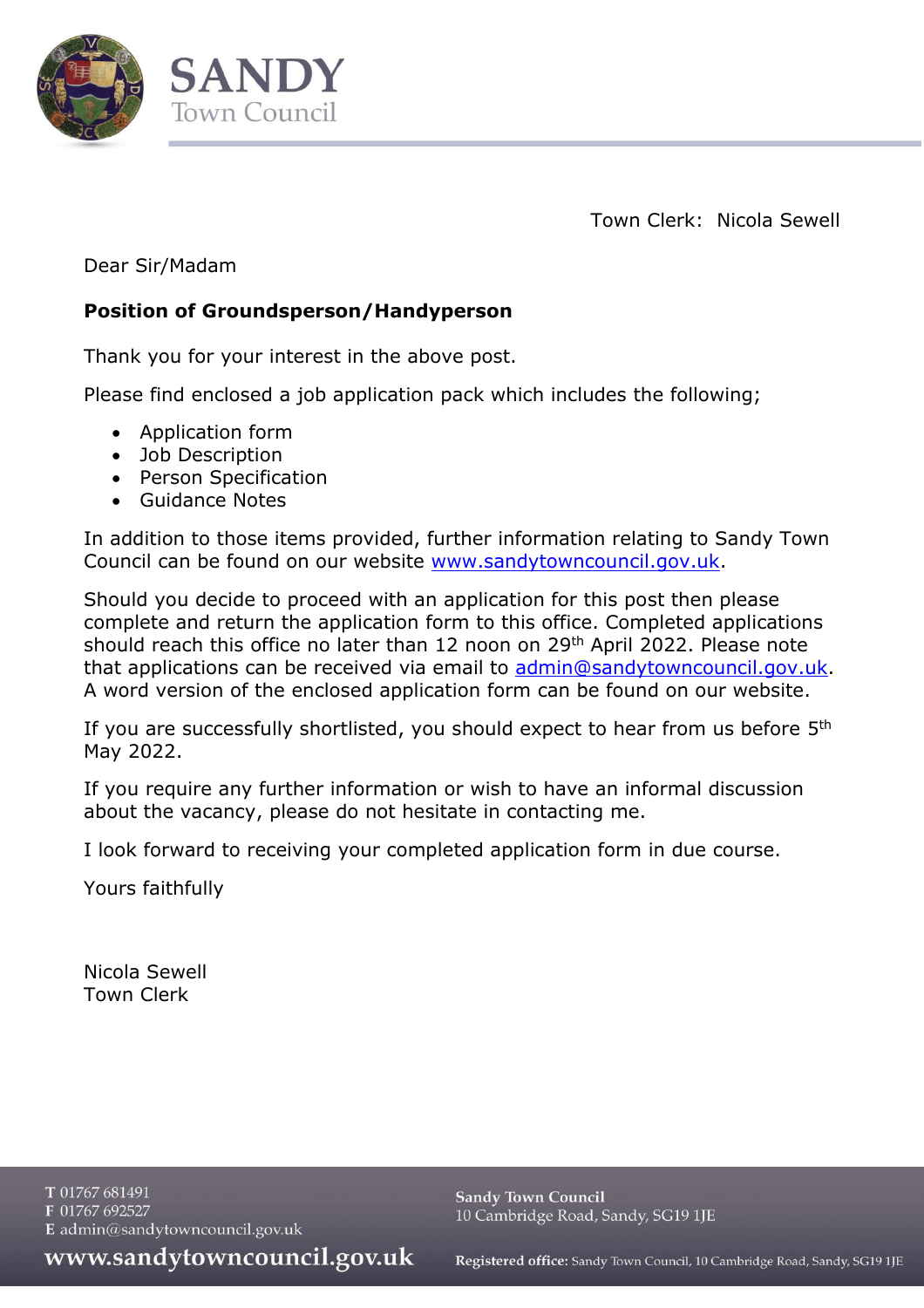



# **JOB APPLICATION FORM**

| Post applied for                     |                                                    |               |            |                  |
|--------------------------------------|----------------------------------------------------|---------------|------------|------------------|
|                                      |                                                    |               |            |                  |
| PERSONAL DETAILS                     |                                                    |               |            |                  |
| Surname                              |                                                    |               |            | (Mr/Mrs/Miss/Ms) |
| First Name(s)                        |                                                    |               |            |                  |
| <b>Address</b>                       |                                                    |               |            |                  |
|                                      |                                                    |               |            |                  |
|                                      |                                                    |               |            |                  |
| Postcode                             |                                                    |               |            |                  |
| N.I.Number                           |                                                    |               |            |                  |
| Tel.Home                             |                                                    | <b>Work</b>   |            | Mobile           |
| Fax                                  |                                                    | Email contact |            |                  |
|                                      | Do you have a current valid manual driving licence |               |            | Yes/No?          |
| If you hold a driving licence is it: |                                                    | Full          | <b>HGV</b> |                  |
|                                      |                                                    |               |            |                  |

| <b>CURRENT OR LAST EMPLOYER</b>             |  |
|---------------------------------------------|--|
| Employer's name<br>Position held            |  |
| Employer's                                  |  |
| address                                     |  |
|                                             |  |
|                                             |  |
| Postcode                                    |  |
| Date finished<br>Date started               |  |
| Reason for leaving<br>Salary                |  |
| Please give a brief summary of duties:      |  |
|                                             |  |
|                                             |  |
|                                             |  |
|                                             |  |
|                                             |  |
|                                             |  |
|                                             |  |
|                                             |  |
| When would you be available for employment? |  |

How did you learn of this vacancy?

#### ACTION FOR EQUALITY

Sandy Town Council is an equal opportunities employer. The aims of the Equalities Policy are to ensure that no job applicant or employee receives less favourable treatment on the grounds of race, colour, nationality, gender, sexual orientation, marital status, age, religion or any disability nor disadvantaged by conditions or requirements which cannot be shown to be justifiable.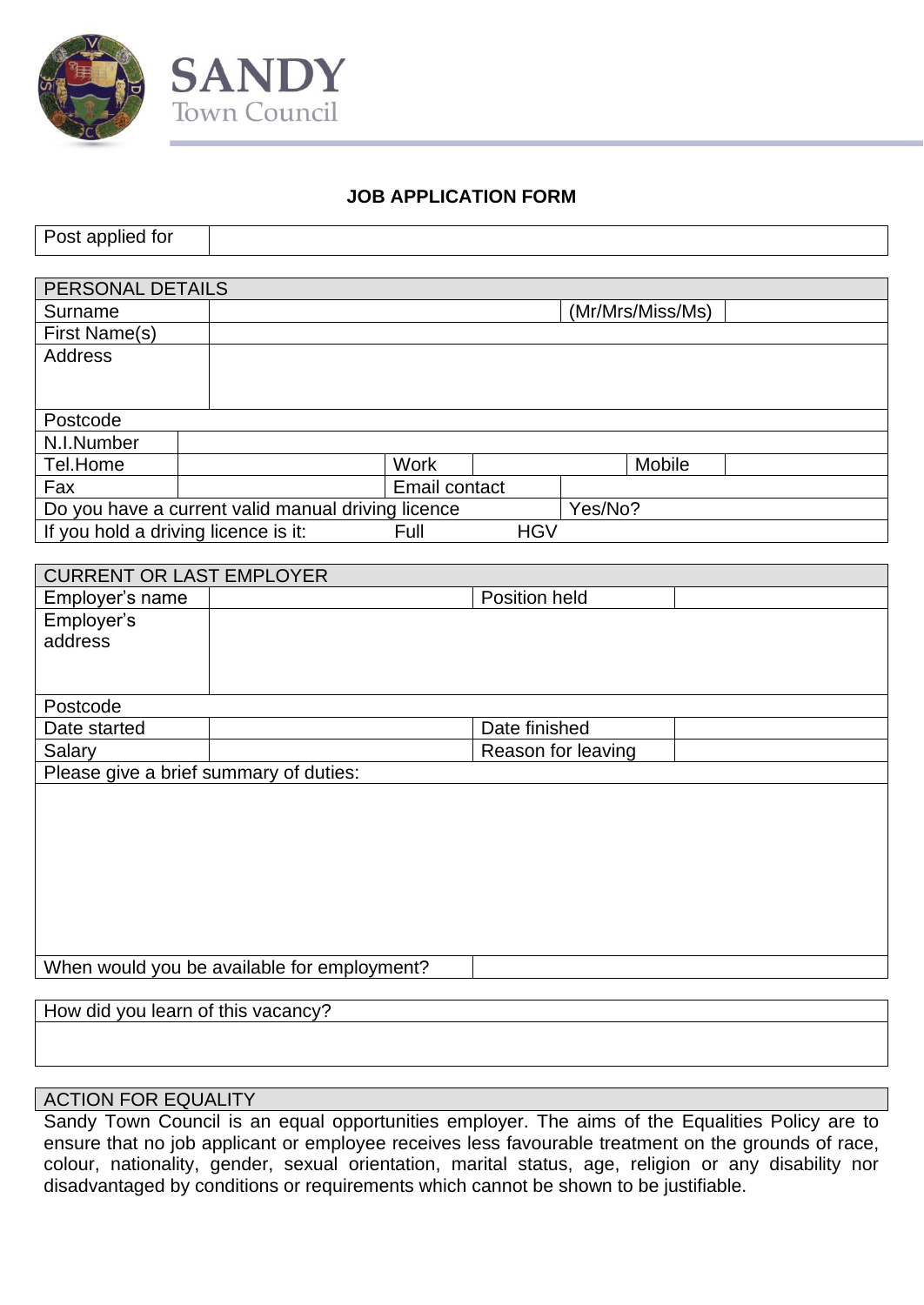| PREVIOUS EMPLOYMENT                          |                    |
|----------------------------------------------|--------------------|
| Please list, detailing the most recent first |                    |
| From                                         | To                 |
| <b>Position Held</b>                         |                    |
| Name of Employer                             |                    |
| <b>Address of Employer</b>                   |                    |
| Salary                                       | Reason for Leaving |
| <b>Brief Summary of Duties:</b>              |                    |
|                                              |                    |
|                                              |                    |
|                                              |                    |
|                                              |                    |
|                                              |                    |

| To                 |  |
|--------------------|--|
|                    |  |
|                    |  |
|                    |  |
| Reason for Leaving |  |
|                    |  |
|                    |  |
|                    |  |
|                    |  |

| From                            | To                        |
|---------------------------------|---------------------------|
| <b>Position Held</b>            |                           |
| Name of Employer                |                           |
| <b>Address of Employer</b>      |                           |
| Salary                          | <b>Reason for Leaving</b> |
| <b>Brief Summary of Duties:</b> |                           |
|                                 |                           |
|                                 |                           |
|                                 |                           |
|                                 |                           |
|                                 |                           |

| Continued |    |                      |                     |                        |        |                       |
|-----------|----|----------------------|---------------------|------------------------|--------|-----------------------|
| From      | To | <b>Position Held</b> | Name of<br>Employer | Address of<br>Employer | Salary | Reason for<br>Leaving |
|           |    |                      |                     |                        |        |                       |
|           |    |                      |                     |                        |        |                       |
|           |    |                      |                     |                        |        |                       |
|           |    |                      |                     |                        |        |                       |
|           |    |                      |                     |                        |        |                       |
|           |    |                      |                     |                        |        |                       |
|           |    |                      |                     |                        |        |                       |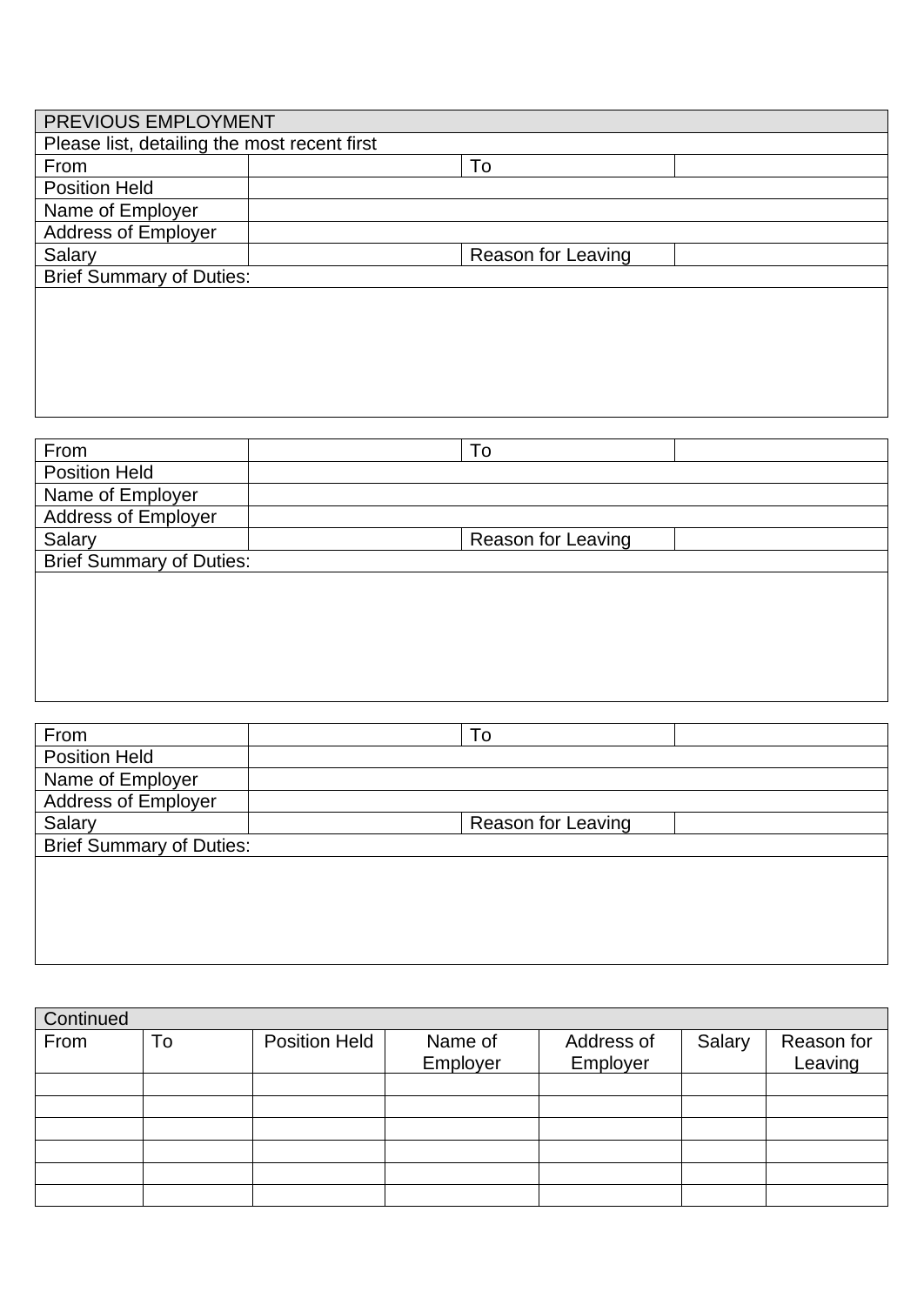| Education (since age 11) |                                                      |                                |
|--------------------------|------------------------------------------------------|--------------------------------|
| School/College           | Courses/Exams                                        | <b>Qualifications obtained</b> |
|                          |                                                      |                                |
|                          |                                                      |                                |
|                          |                                                      |                                |
|                          |                                                      |                                |
|                          |                                                      |                                |
|                          |                                                      |                                |
|                          |                                                      |                                |
|                          |                                                      |                                |
|                          |                                                      |                                |
|                          |                                                      |                                |
|                          |                                                      |                                |
|                          |                                                      |                                |
|                          |                                                      |                                |
|                          | Please state any other achievements during education |                                |
|                          |                                                      |                                |
|                          |                                                      |                                |
|                          |                                                      |                                |
|                          |                                                      |                                |

(Please note you will be required to produce evidence)

JOB RELATED TRAINING/PROFESSIONAL QUALIFICATIONS (include membership of professional institutes, non vocational training and state standard and level achieved)

Please list, detailing the most recent first

| Date | <b>Awarding Body/Institute</b> | Qualifications/Membership Level |
|------|--------------------------------|---------------------------------|
|      |                                |                                 |
|      |                                |                                 |
|      |                                |                                 |
|      |                                |                                 |
|      |                                |                                 |
|      |                                |                                 |
|      |                                |                                 |
|      |                                |                                 |
|      |                                |                                 |
|      |                                |                                 |
|      |                                |                                 |
|      |                                |                                 |
|      |                                |                                 |

(Please note you will be required to produce evidence)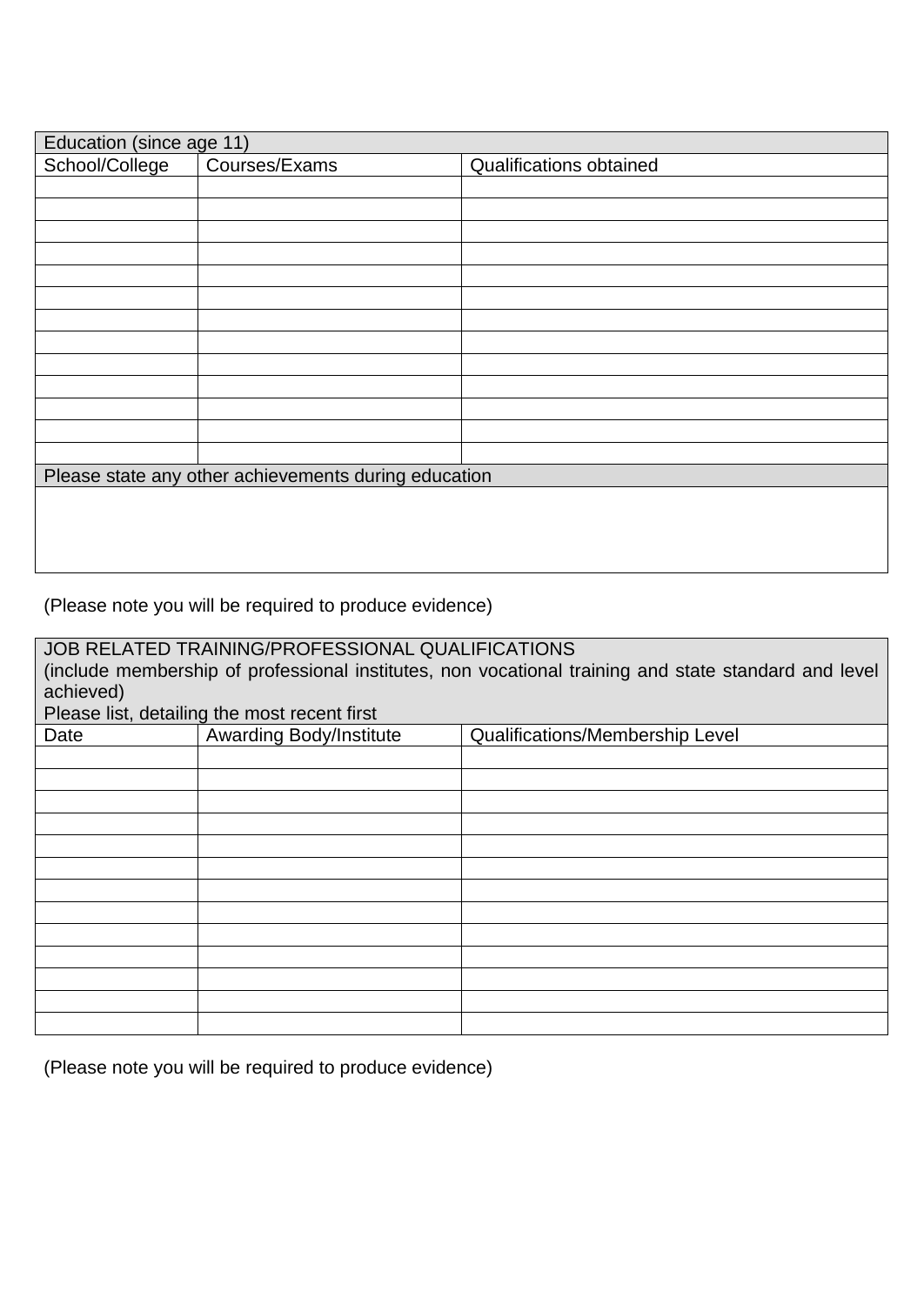#### SUPPORTING STATEMENT

Drawing upon your experience, skills, abilities and qualifications you should demonstrate their relevance to the job that you have applied for. Use the job description and person specification as a guide and be sure to demonstrate your ability to do the job where you can. You should also explain why you are applying for the job.

Please enter your information here and continue on additional sheets if necessary.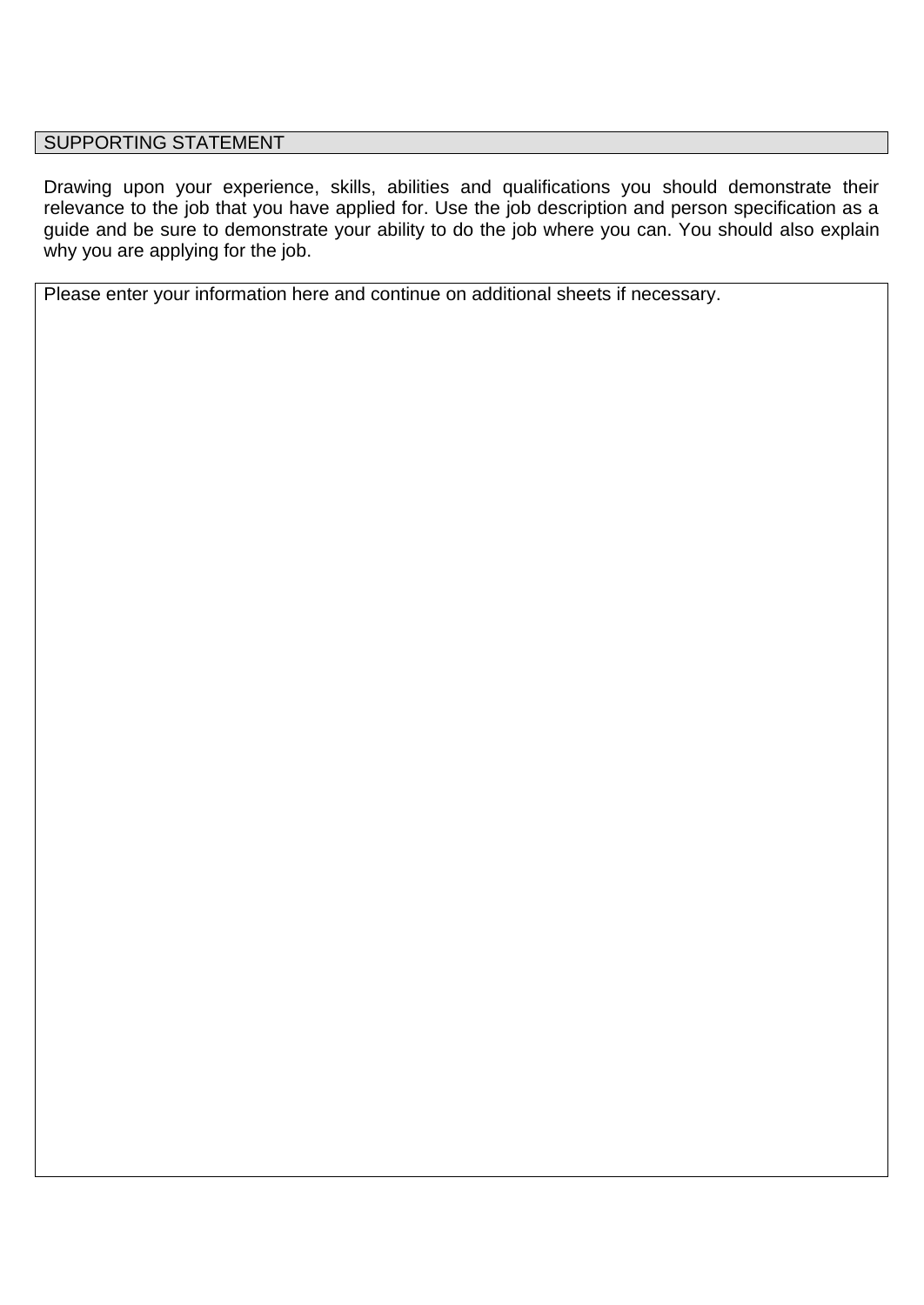#### INTERESTS AND HOBBIES

Please give details of your spare time interests and hobbies including membership of bodies, committees and any voluntary work.

#### PUBLIC OR VOLUNTARY COMMITMENTS

Please give details of membership or any public body or voluntary body and indicate the approximate time commitment entailed

#### REFERENCES

Please give details of two people who can provide information that will confirm your suitability for the post. Where appropriate one person should be your current or most recent employer.

Please note that for certain posts the council reserves the right to contact any previous employer and request a reference in addition to the two detailed below.

| Name              |         | 2 | Name              |         |
|-------------------|---------|---|-------------------|---------|
| Position          |         |   | Position          |         |
| Relationship      |         |   | Relationship      |         |
| Known by          |         |   | Known by          |         |
| another name      |         |   | another name      |         |
| <b>Address</b>    |         |   | Address           |         |
|                   |         |   |                   |         |
|                   |         |   |                   |         |
|                   |         |   |                   |         |
|                   |         |   |                   |         |
| Postcode          |         |   | Postcode          |         |
| Telephone No.     |         |   | Telephone No.     |         |
| Email address     |         |   | Email address     |         |
| Can we contact    | Yes/No? |   | Can we contact    | Yes/No? |
| before interview? |         |   | before interview? |         |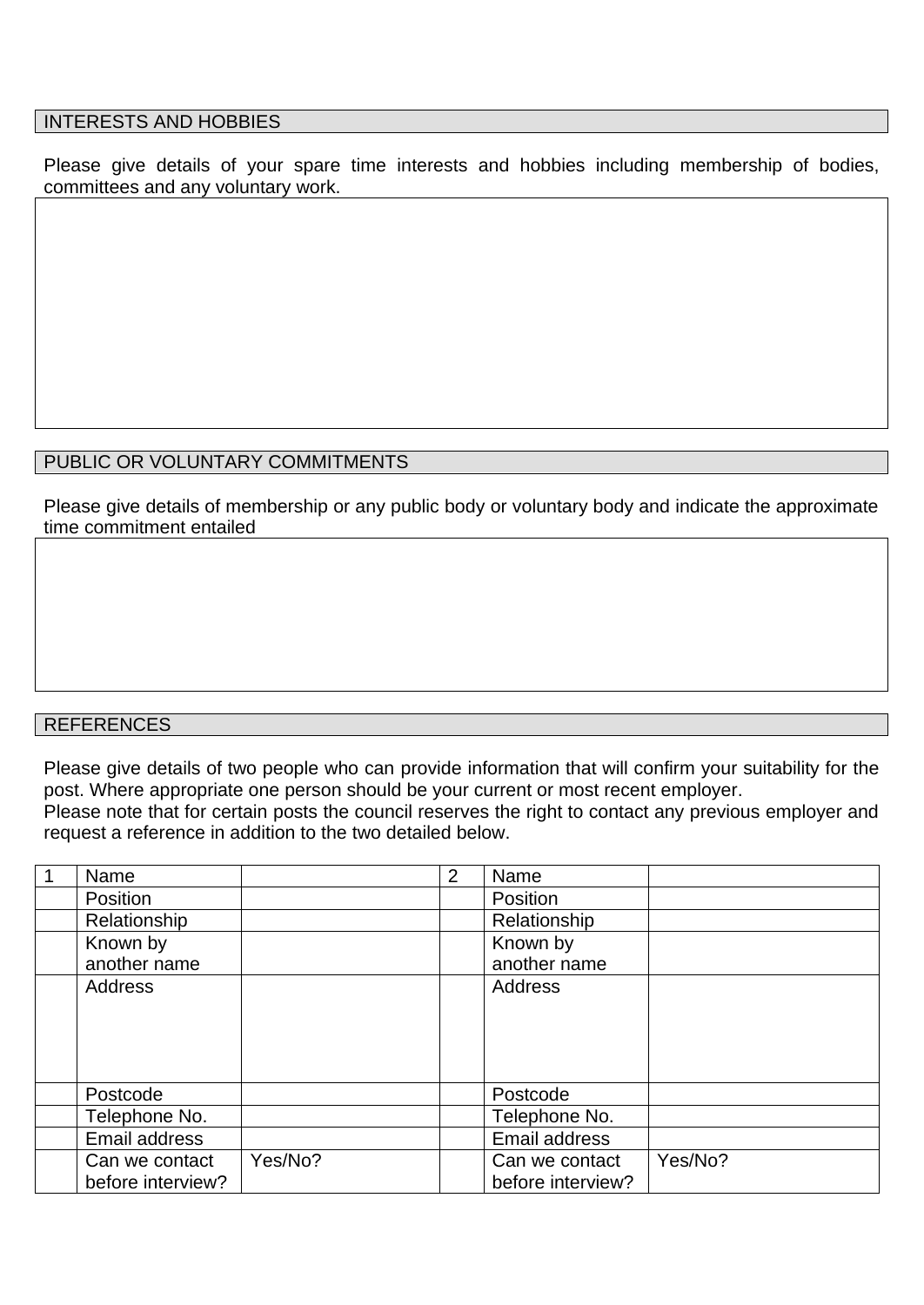#### ASYLUM & IMMIGRATION ACT 1996

Under the Asylum & Immigration Act 1996, we can only offer you a job if you have the right to live and work in the United Kingdom. You will therefore be requested to produce appropriate documentation.

|  |                                     |  |  |  | Are you legally entitled to live and work in the United Kingdom and are able to produce |  |  |  |
|--|-------------------------------------|--|--|--|-----------------------------------------------------------------------------------------|--|--|--|
|  | documentation? Yes $\Box$ No $\Box$ |  |  |  |                                                                                         |  |  |  |

HEALTH

Do you suffer from any disability and/or medical condition  $YES \nightharpoonup NO \nightharpoonup$ 

If yes will it affect your ability to carry out the duties of the job for which you are applying?

| റ<br>E5 |  | NΟ |
|---------|--|----|
|---------|--|----|

This information will help us identify reasonable adjustments that we might need to make to arrangements/premises in order to accommodate. We are an equal opportunities employer and will not discriminate on the grounds of disability. If **YES**, please give details

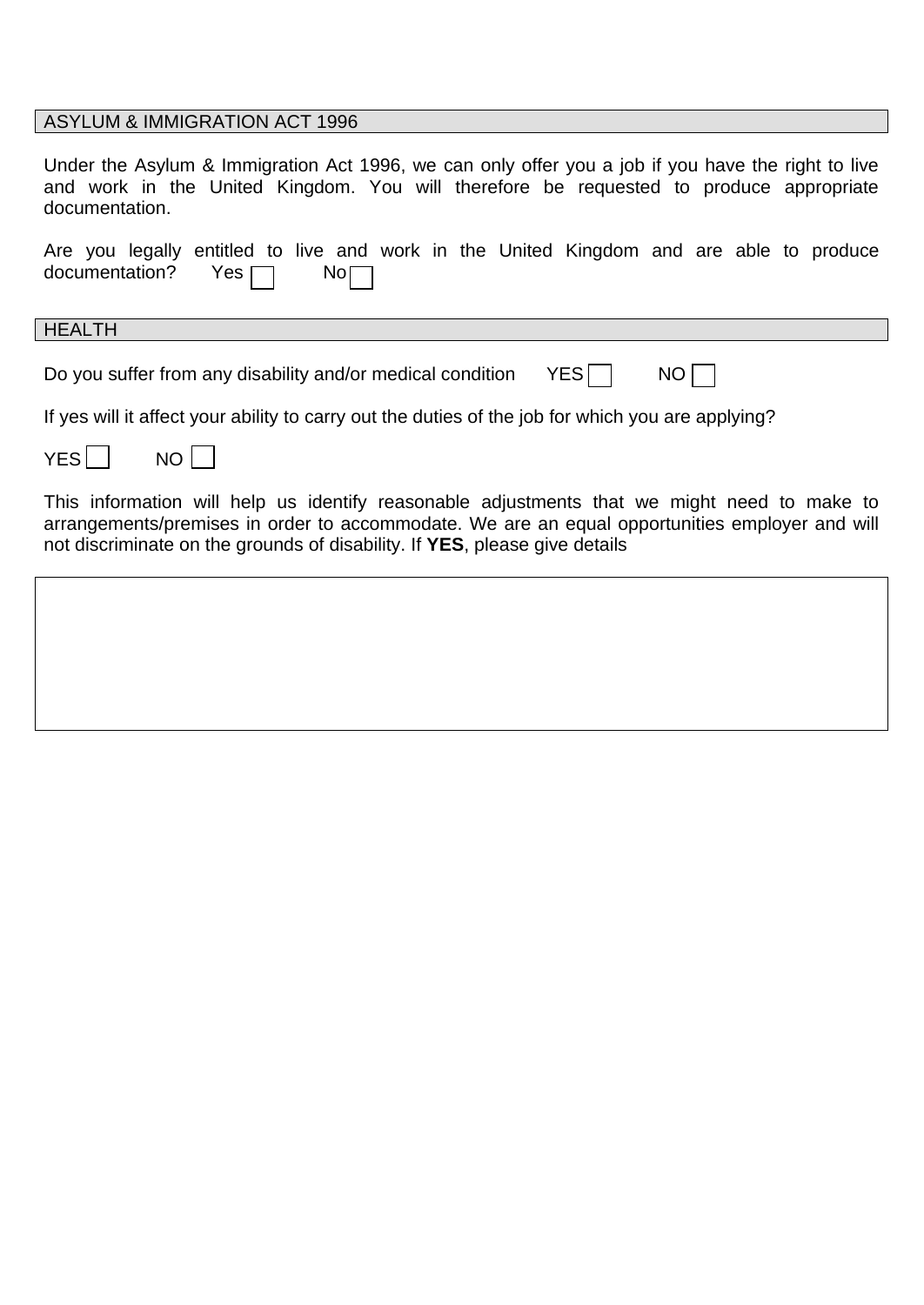#### FURTHER INFORMATION AND DECLARATION

#### **Canvassing**

All forms of canvassing will automatically disqualify candidates from employment e.g. you must not ask a Councillor or Officer to use their influence to help you gain this job.

Are you related to a Councillor or Officer of the Council?

| If yes, please give Name | Relationship |  |
|--------------------------|--------------|--|

#### **Mobility**

If the post you have applied for involves driving duties/ability to travel to different locations, are you able to fulfil these duties?

(Note: The person specification will indicate what is required) Yes  $\Box$  No

#### **Declaration**

I certify that the information given on this form is factually correct to the best of my knowledge. I understand information from this form may be computerised for personnel/ employee administration/equal opportunities monitoring purposes in accordance with the Data Protection Act 1988. In addition, in accordance with this Act, this information may also be used for the prevention and detection of fraud and crime. WARNING: any person appointed to the Council having given false information will be liable to dismissal without notice.

| Signed | Date |  |
|--------|------|--|
|        |      |  |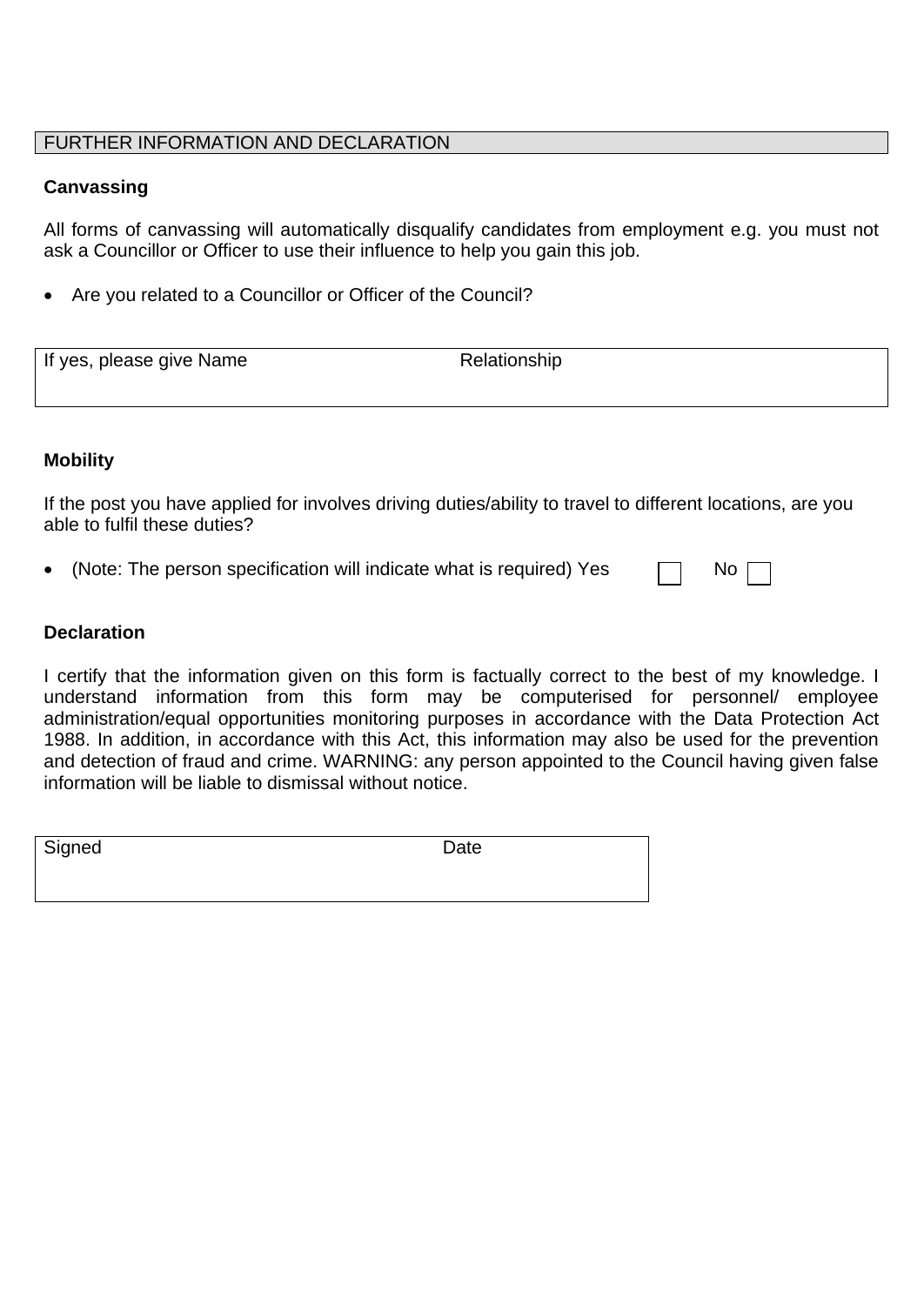

# SANDY TOWN COUNCIL

| <b>Title of Post:</b>        |                                                                                                                                       |  |  |
|------------------------------|---------------------------------------------------------------------------------------------------------------------------------------|--|--|
| Salary:                      | Grounds Person/Handyperson<br>£20,444 - £22,571 (SCP 7-12)                                                                            |  |  |
| <b>Terms and Conditions:</b> | <b>NJC for Local Government Services</b>                                                                                              |  |  |
| <b>Contract Hours:</b>       | 37 hours per week plus occasional overtime                                                                                            |  |  |
| <b>Benefits:</b>             | Leave of 21 days paid per year plus Bank Holidays, increasing                                                                         |  |  |
|                              | following long service to 25 days. Plus four privilege days for all                                                                   |  |  |
|                              | employees.                                                                                                                            |  |  |
|                              |                                                                                                                                       |  |  |
|                              | The post is eligible to join the Superannuation Scheme.                                                                               |  |  |
|                              |                                                                                                                                       |  |  |
|                              | Training in operation to develop skills on an ongoing basis.                                                                          |  |  |
| <b>Responsible to:</b>       | <b>Grounds Team leader</b>                                                                                                            |  |  |
| <b>Responsible for:</b>      | N/A                                                                                                                                   |  |  |
| <b>Job Purpose</b>           | To act as Groundsman/Grass Cutter/Gardener/General Labourer                                                                           |  |  |
|                              | for Sandy Town Council. Support occasional civic or Council run                                                                       |  |  |
|                              | events.                                                                                                                               |  |  |
| <b>Job Description</b>       | Under supervision, to maintain grounds, council assets and                                                                            |  |  |
|                              | premises owned (or cared for) by the Town Council to the required                                                                     |  |  |
|                              | standard and schedule.                                                                                                                |  |  |
|                              | Undertake routine preparation and maintenance work on a range                                                                         |  |  |
|                              | of sports facilities and surfaces as detailed on work schedules or                                                                    |  |  |
|                              | job tickets.                                                                                                                          |  |  |
|                              | (including but not limited to football & cricket grass cutting, pitch                                                                 |  |  |
|                              | preparation, line marking, turf repairs and sand spiking)                                                                             |  |  |
|                              | Undertake routine maintenance of the cemetery and closed                                                                              |  |  |
|                              | churchyard. (Including but not limited to grass cutting & strimming,                                                                  |  |  |
|                              | shrub and flower bed maintenance, litter picking, tree work)                                                                          |  |  |
|                              | Undertake all preparatory and cultivation work to maintain safe<br>quality playing surfaces. Carry out regular inspections of council |  |  |
|                              | owed play equipment. Carry out basic repair work.                                                                                     |  |  |
|                              | Set up all sports pitches or amenity surfaces. Undertake minor                                                                        |  |  |
|                              | construction and landscaping work.                                                                                                    |  |  |
|                              | Drive vehicles and equipment as required for grounds                                                                                  |  |  |
|                              | maintenance operations – tractor, ride on mower and works                                                                             |  |  |
|                              | vehicle.                                                                                                                              |  |  |
|                              | Ensure vehicles and equipment used by self and colleagues are                                                                         |  |  |
|                              | regularly maintained in accordance with routine operating                                                                             |  |  |
|                              | requirements.                                                                                                                         |  |  |
|                              | Monitor the use of consumables, items and spares and make                                                                             |  |  |
|                              | arrangements for their replenishment.                                                                                                 |  |  |
|                              | Ensure the safe use, storage, calibration and disposal of                                                                             |  |  |
|                              | pesticides and similar hazardous substances.                                                                                          |  |  |
|                              | Ensure work area is kept clean, tidy and secure at all times.                                                                         |  |  |
|                              | Litter picking of Town Council open areas. Emptying of Town                                                                           |  |  |
|                              | Council owned bins.                                                                                                                   |  |  |
|                              | Promote the Health & Safety of self and others.                                                                                       |  |  |
|                              | Respond to emergencies including possible work outside standard                                                                       |  |  |
|                              | hours to cover emergencies and attendance at council events.                                                                          |  |  |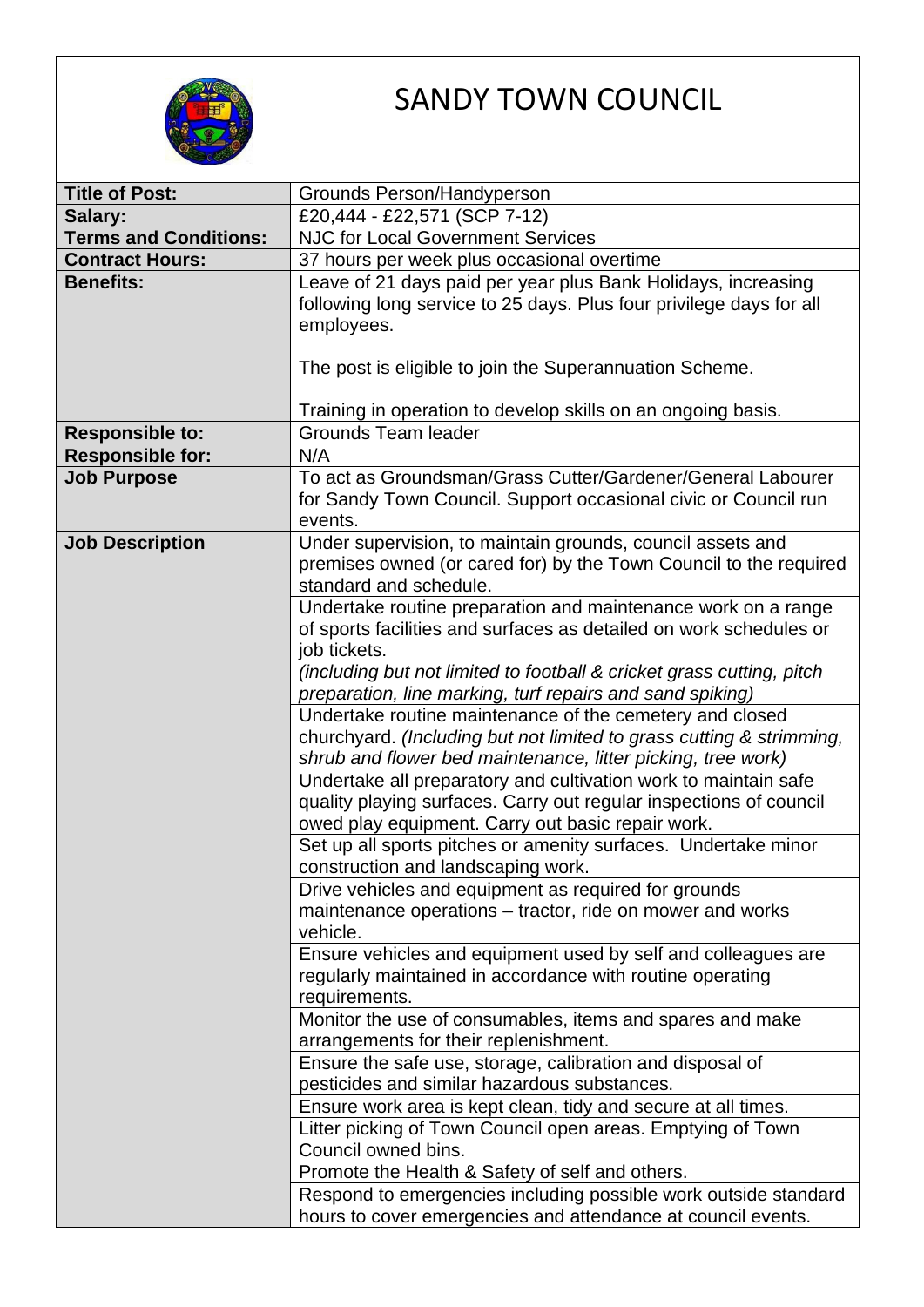|                         | Establish and maintain effective working relationships with   |  |
|-------------------------|---------------------------------------------------------------|--|
|                         | managers and colleagues.                                      |  |
|                         | Make recommendations to supervisor regarding improved working |  |
|                         | systems, labour and machinery utilisation.                    |  |
|                         | Dealing with members of the public and external organisations |  |
|                         | providing a high standard of service and promoting a positive |  |
|                         | image of the Town Council.                                    |  |
|                         | To discharge any other duties when reasonably required by the |  |
|                         | Grounds Team Leader, Administration Team Leader or Town       |  |
|                         | Clerk.                                                        |  |
| <b>Key Requirements</b> | <b>Excellent communication skills</b>                         |  |
|                         | Health & Safety - COSH understanding                          |  |
|                         | Flexible approach                                             |  |
|                         | Basic gardening skills                                        |  |
|                         | Basic turf and groundsman understanding                       |  |
|                         | Full clean driving licence                                    |  |
|                         | Experience of grounds and property maintenance                |  |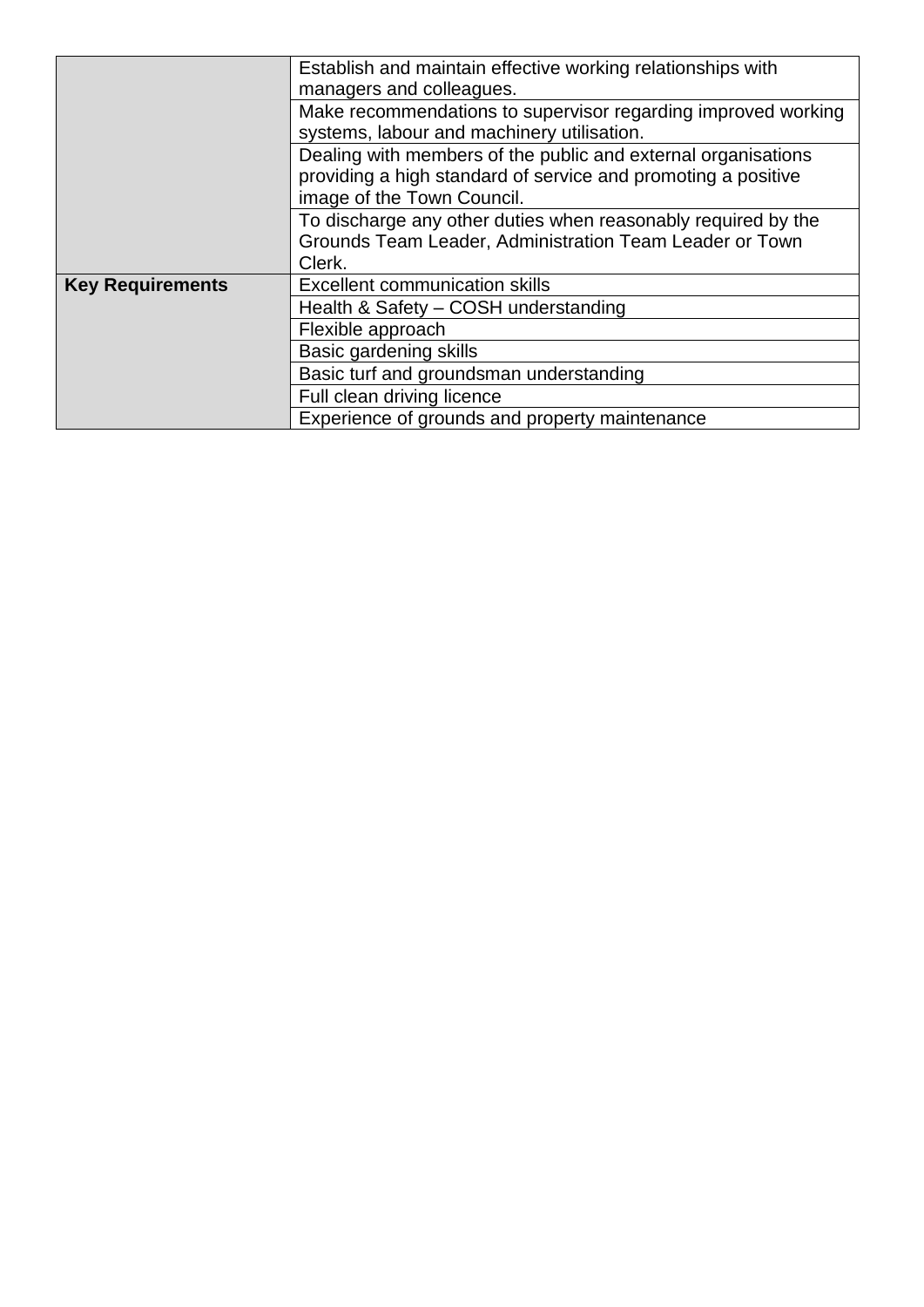#### **Person Specification: Grounds Person/Handyperson**

The below table lists those skills which are considered essential and desirable in carrying out the role of Grounds person/Handyperson with Sandy Town Council.

|                           | <b>Essential</b>                                                                                                                                                                                         | <b>Desirable</b>                                                                                                                                                                                                    |
|---------------------------|----------------------------------------------------------------------------------------------------------------------------------------------------------------------------------------------------------|---------------------------------------------------------------------------------------------------------------------------------------------------------------------------------------------------------------------|
| Qualifications            | Post holder will be expected to<br>complete training/qualifications in<br>pesticides and basic tractor<br>driving and trailed implements<br>during their employment.                                     | Any qualification relating to chainsaws,<br>strimmers, pesticide application etc.<br>Basic tractor driving and trailed implements.<br>Qualifications relating to grounds<br>maintenance and upkeep.                 |
| Experience                | General maintenance/<br>handyperson back ground<br>Experience of dealing with people<br>in a polite and courteous manner<br>Willingness to work safely and<br>comply with Health & Safety<br>legislation | Experience in dealing with the general<br>public, internal customers and diffusing<br>difficult situations                                                                                                          |
| Skills & Knowledge        | Able to undertake routine tasks to<br>a specified standard<br>Flexible approach to work<br>Knowledge of Health and Safety<br>Legislation                                                                 | Knowledge of Institute of Groundsman<br>standards and practices<br>Knowledge of using maintenance<br>equipment<br>Trees, planting and seasonal knowledge<br>Knowledge of Local Authority policies and<br>procedures |
| <b>Personal Qualities</b> | Positive, 'can do' attitude<br>Honesty<br>Flexibility<br>Diplomacy and tact<br>A friendly disposition<br>Ability to work both alone and<br>harmoniously with staff and public                            |                                                                                                                                                                                                                     |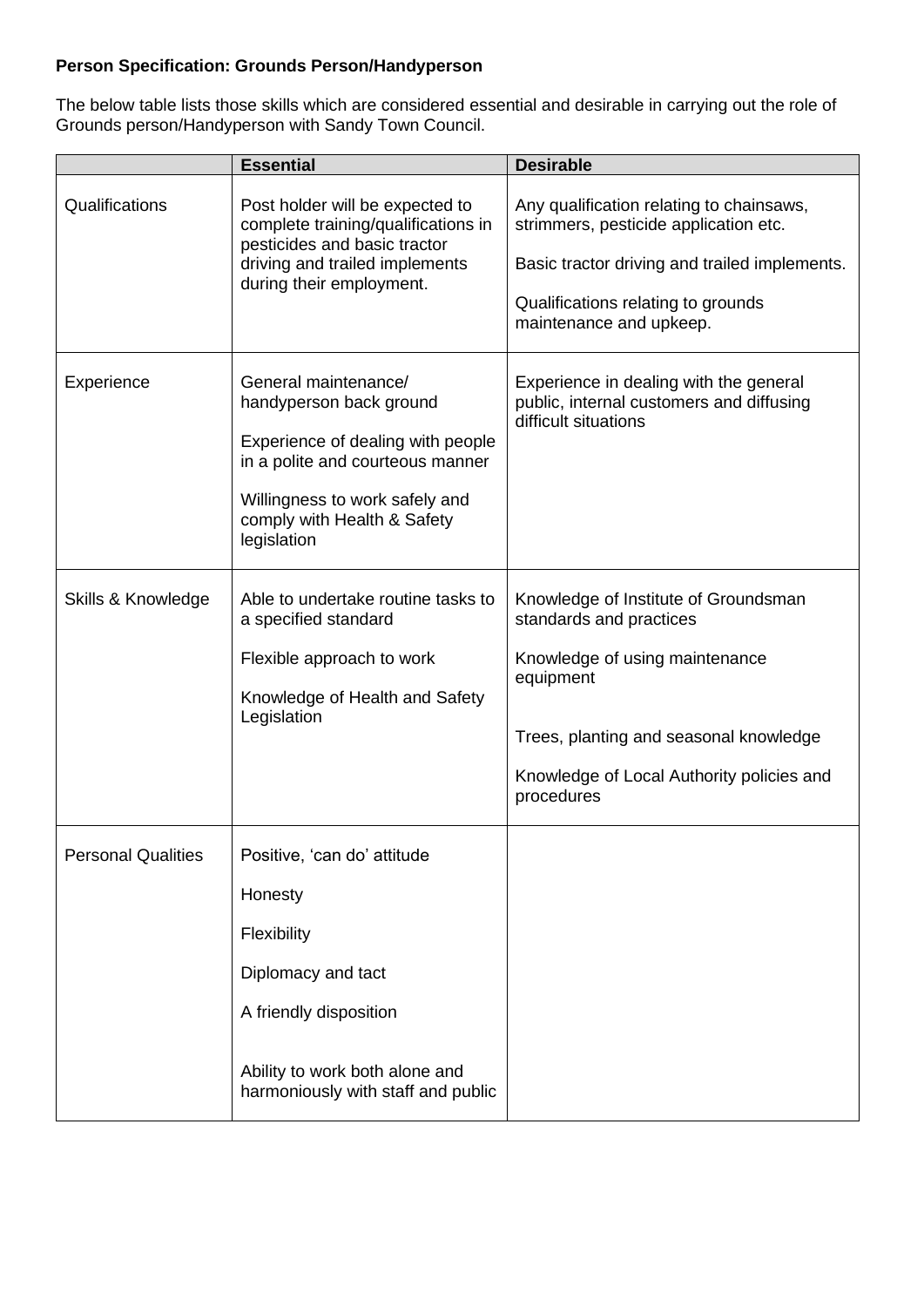| <b>Personal Qualities</b><br>Continued | Trustworthiness with confidential<br>information |  |
|----------------------------------------|--------------------------------------------------|--|
|                                        | Methodical and thorough<br>approach to tasks     |  |
|                                        | Ability to anticipate problems and<br>solve them |  |
| Other                                  | Driving licence                                  |  |
|                                        | Willingness to undertake outside<br>work         |  |
|                                        | Willingness to undertake physical<br>work        |  |
|                                        | Willingness to undertake work<br>place training  |  |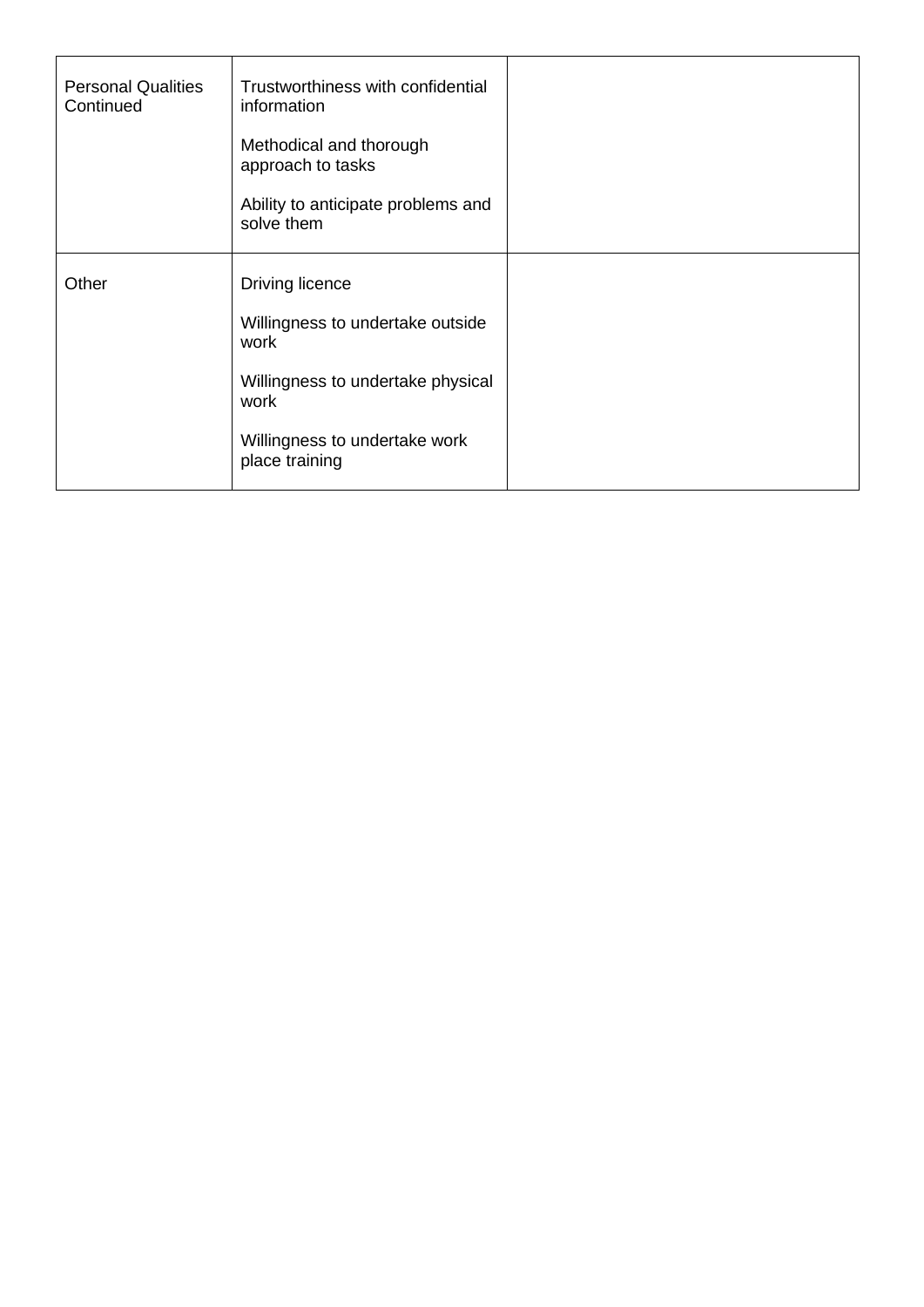# **Sandy Town Council**



# **Information for Job Applicants**

Thank you for showing an interest in working for the Town Council. The Town Council aims to be an equal opportunities employer and recruitment and selection at the Town Council are based on the principles of appointment on the basis of merit and equal opportunities. The information in this leaflet is designed to assist you in completing your application for a position at the Town Council, and if selected for interview, to help you prepare for the interview process.

#### **Completing your application form**

When completing your application form, and associated information, please write clearly in black ink. The Town Council is unable to return your application to you therefore it is recommended that you retain a copy of your application for reference.

# **Content of your application and associated documents**

When preparing your application, you should address carefully the post details enclosed, in particular the criteria outline in the Job Description/Person Specification. In your statement supporting your application ensure that you provide information on each of the selection criteria and give evidence from your work history, qualifications, knowledge, skills and experience to demonstrate how you meet the criteria. It will not be sufficient to simply state that you meet the criteria without providing any supporting evidence. You may also wish to outline your reasons for applying for the position. A covering letter with your application is not compulsory and if you have any limitations on your availability for interview please state these clearly on your application.

# **Equal Opportunities Information form**

All candidates are required to complete the Equal Opportunities information section of the application form. The information provided will be treated in confidence and will only be used in the monitoring and effectiveness of the Town Councils Equal Opportunities Policy. It will NOT form part of any selection process.

# **Acknowledgement of Applications**

Due to the high level of applications the Town Council does not automatically acknowledge receipt of applications.

# **Returning your application form**

Please ensure that your application form is returned by the time and date specified. Applications received after this will not be considered.

# **The Selection Process**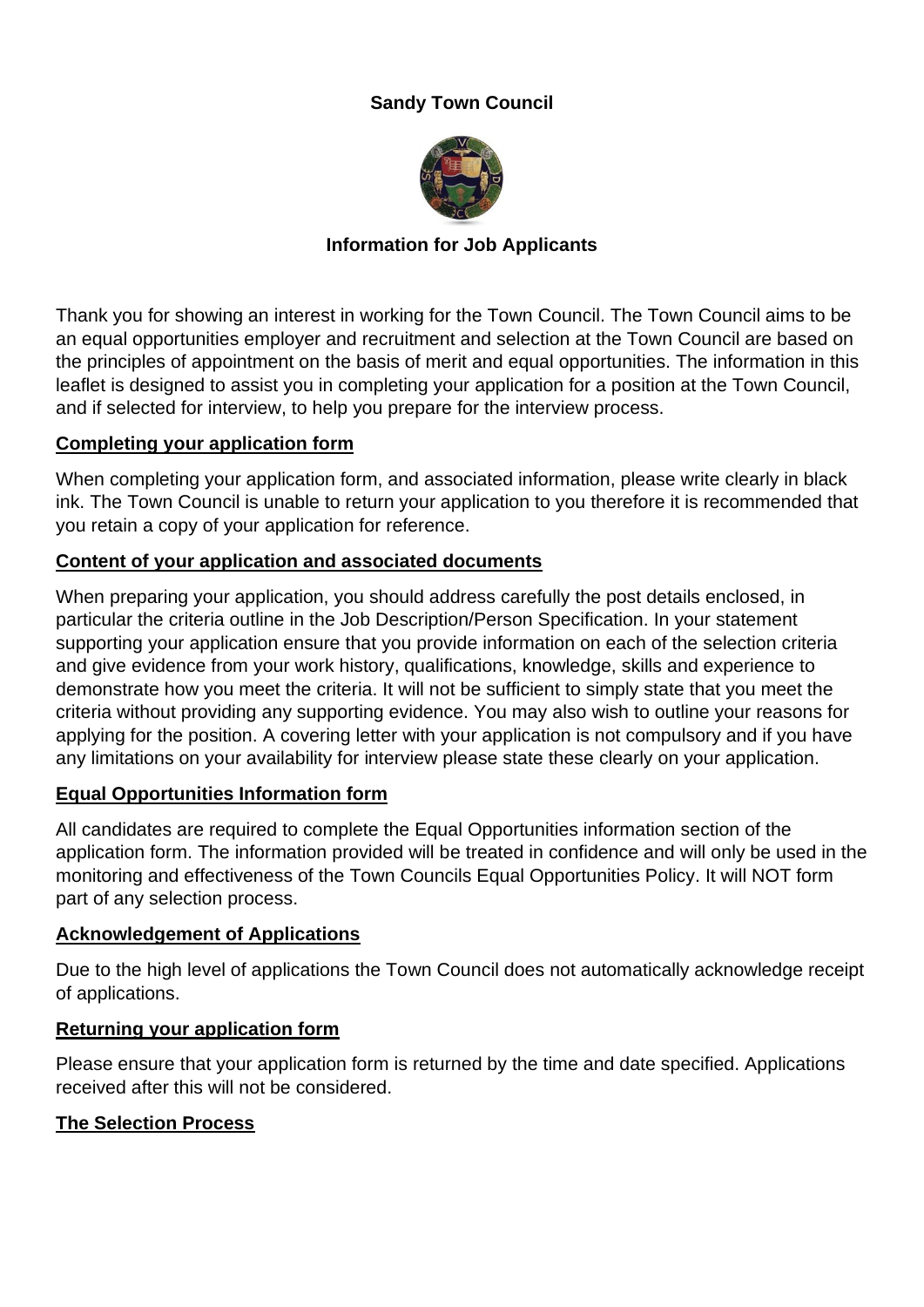# **Shortlisting**

The Town Clerk and/or Selection Panel will assess all applicants against the selection criteria outlined in the job description/person specification. For positions with a high volume of applicants, it will not be possible to shortlist all candidates who appear to meet the selection criteria; in such cases applicant's will be selected for interview who appear to meet the criteria at the highest level for the position.

# **Unsuccessful Candidates at shortlisting stage**

Due to the high volume of applicants, the Town Council is unable to formally notify every candidate who is not shortlisted for interview. Only shortlisted candidates will be contacted.

# **Shortlisted candidates with disabilities**

Shortlisted candidates with disabilities and who require any special or specific arrangements to be made in order to take full part in the interview (e.g. wheelchair accessible venue or a signer), should contact the Town Council and every effort will be made to accommodate such requests.

# **References**

The purpose of references is to obtain factual information about each applicant's work history, as well as opinions regarding the quality of their work and suitability for the position. All offers of employment by the Town Council will be subject to the receipt of satisfactory references.

# **Preparing for the interview**

To prepare for the interview you should:

- Study the advertisement, job description/person specification to ensure you are familiar with the role and criteria for the position.
- Reflect on the specific example of situations (preferably from your work experience) where you have applied the skills, knowledge and abilities that are required for the vacant position.
- Focus on the key tasks of the position and think about how you may carry them out.
- Consider the responsibilities of the position and the types of problems that you might encounter in the position: identify similar situations that you have experienced in the past and consider how you dealt with such problems.
- Think about why you are applying for this position and what you need to find out from the interview.

# **Interviews**

Interviews will take place during normal office hours, the size of the assessment panel will depend on the nature of the vacancy and will typically be composed of three of four people.

The interview provides an opportunity for the panel to obtain further information from you in relation to your application. The same broad questions will be asked of all job applicants but supplementary questions may be asked of each applicant to obtain additional information in relation to the selection criteria.

# **Selection Decisions**